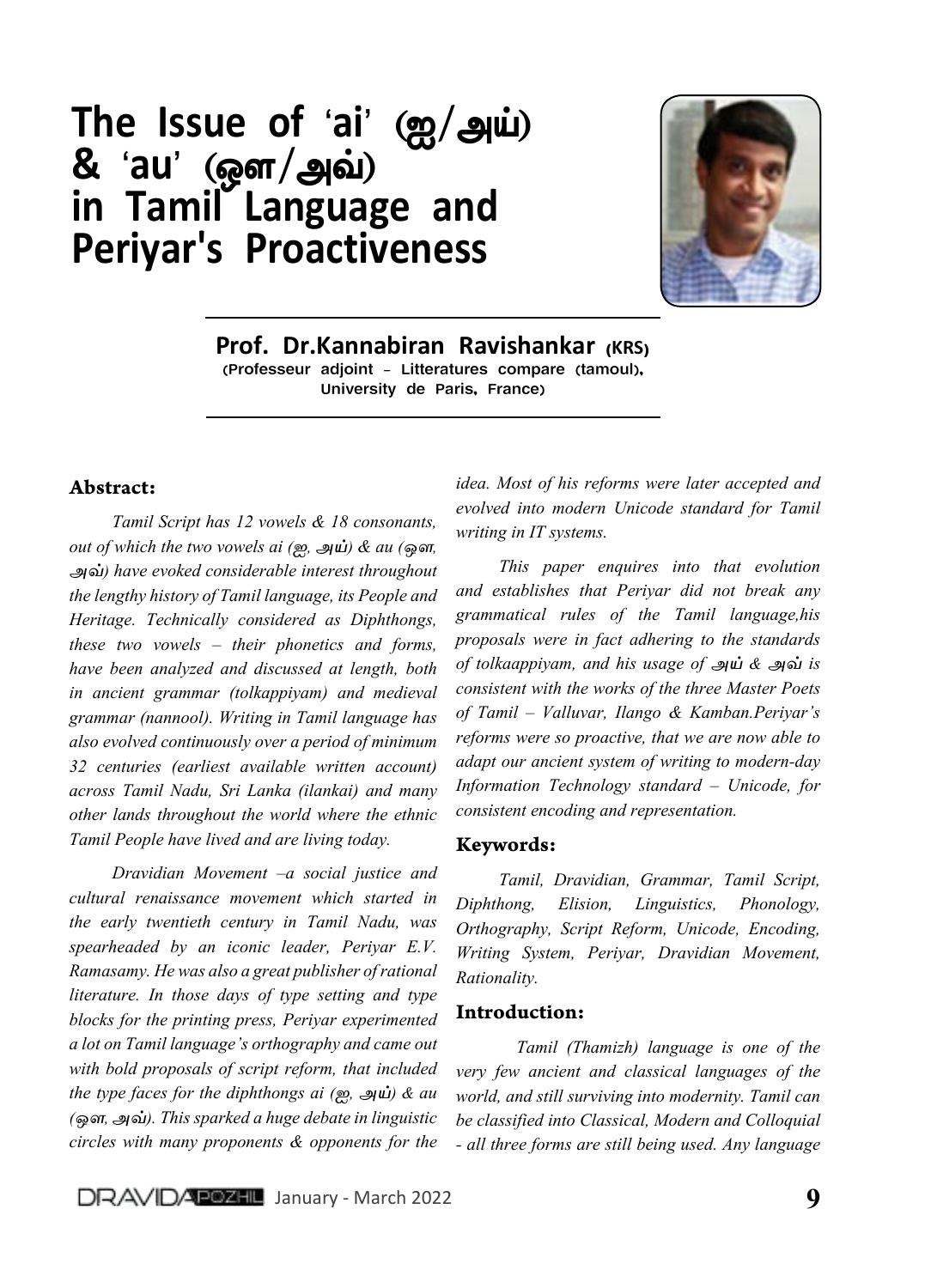*starts from its people; so too Tamil. Unlike other ancient languages that have become defunct at some point of time in history, Tamil is being continuously spoken and written by its people, thanks to the People-Oriented Philosophy of its language systems and grammar.*

*Structures of Grammar & Linguistics evolve a bit later, after 'people-forms' of the language slowly mature. In fact, there exists a Tamil poem which sings, "There is no Grammar without Literature, as there is no oil without growing the mustard crop first" (இலக்கியம் இன்றி இலக்கணம் இன்றே; எள் இன்றியாகில் எண்ணெயும் இன்றே). [1] The best starting point to know aboutTamil language, is from its earliest people-form: Sanga Tamil. It is a Corpus of Poetry & Prose, weaved on the fabric of Music & Drama, with silken threads of creativity running all over the fabric,some 3200+ years back.*

*Prof. A.L. Basham in his book 'Wonder that was India' comments thus on Tamil literature: "Very early, Tamils developed the passion for classification. A unique feature of Tamil poetry is the initial rhyme or Assonance (etukai/monai). The first syllable of each couplet must rhyme. This initial assonance, in some poems continued through four or more lines, is never to be found in the poetry of Sanskrit languages, or as far as we know, in that of any other language. Its effect, a little strange at first, rapidly becomes pleasant to the reader, and to the Tamils it is as enjoyable as the end rhyme of the Western Poetry."[2]*

#### The First Grammar - Tholkaappiyam:

*The aforementioned Assonance is one of the many facets of the Tamil Grammar. It is a steady evolution from Literature to Linguistics.Grammar of the language evolves after People-Forms of the language evolve. Before the Tholkaappiyam evolved, there were many forms of People's Literature, which were lost as the ages passed by, but their names (Mudhu Kurugu, Mudhu Naarai, Kalariyaavirai etc.) were quoted in latter-day commentaries.[3]*

*Tholkaappiyam (tolkaappiyam) is the earliest available Tamil Text on Grammar for Letters, Words, Subject, Orthography, Phonology and Poetics. It is a Magnum Opus of the Tamil language dated back to approx. ~500BCE. The author Tholkaappiyar (tolkappiyar), barely hard codes the Rules for Tamil language, but enshrines flexibility for the future of the language. All Words of the World do have a Meaning![4](எல்லாச் ச�ொல்லும் ப�ொருள் குறித்தனவே) That was the revolutionary outlook enshrined in Tholkaappiyam. Even a baby's blabber has some meaning, because the baby expresses its own thought via that word, irrespective of the immaturity of the word that it babbles.* 

*Tholkaappiyar goes on to document and assemble the Grammar for Tamil Language, almost like the modern-day software developers coding their logic models via Object Oriented Programming (OOPs).*

- *• Prototyping an Interface Template*
- *• Building a Class*
- *• Adding Functions to enhance value*
- *• Polymorphism to accommodate crosssections*
- *• Encapsulation & Inheritance for reusability*
- *• Even providing an Exception Path (alankatai/அலங்கடை)*

*Distinctions are noted between literary and colloquial usage (cheyyuL &vazhakku), implying that both the literary conventions and demographic conventions are mutually respected. He even charts out, how the language will customize itself geographically (mozhi peyar thEyam), as it grows far away from the regions of literary assemblies. The Author builds upon the best practices of his predecessors and quotes them (enmanaar pulavar). In those prehistoric non-internet & non-YouTube days, the Grammarian even provides a textual audiovisual byte on how to utter the Tamil Alphabet.*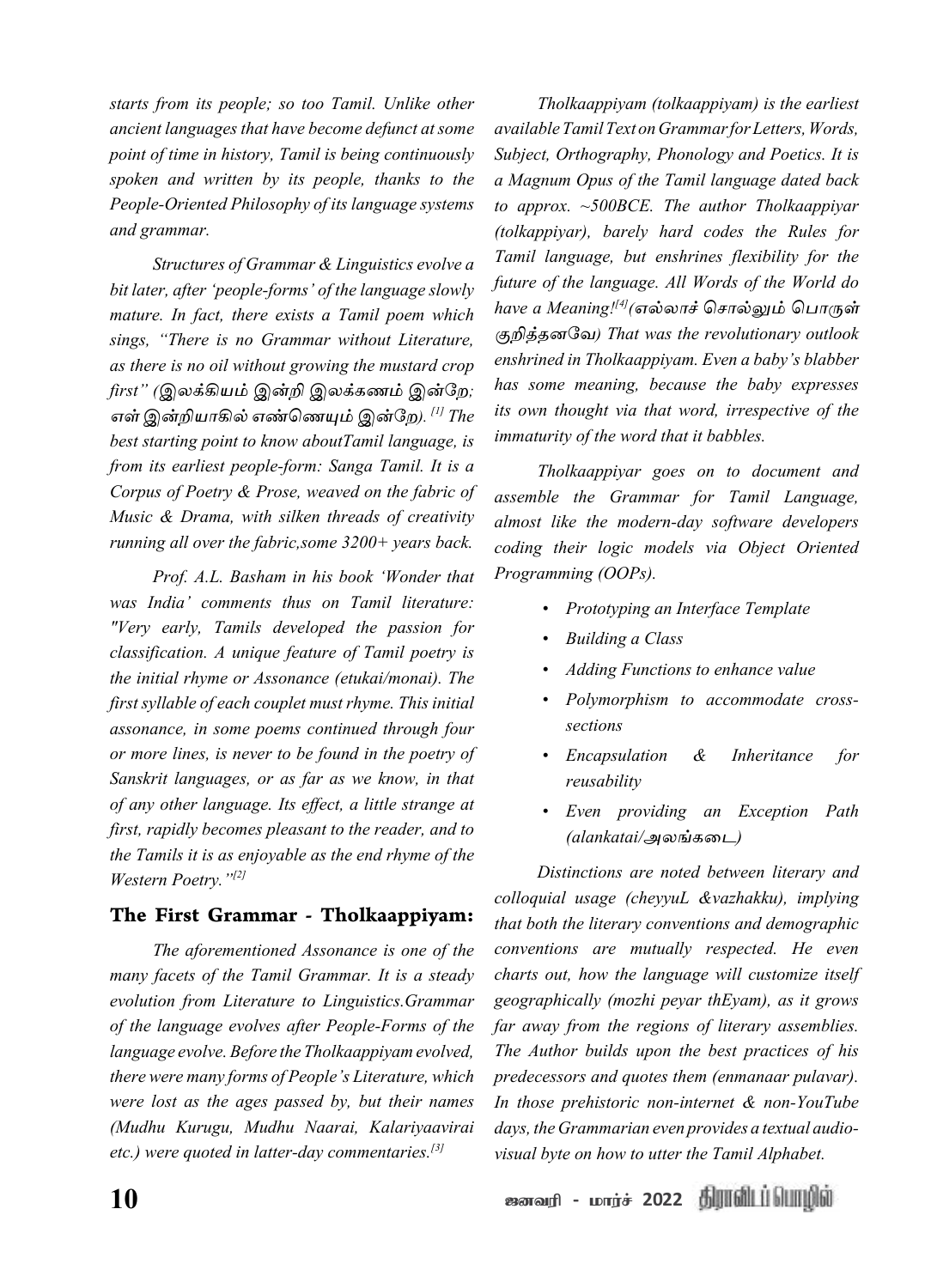## The Tholkaappiyam is a 3-part treatise of the Tamil Language!

- *1. Letter (ezhuththu) Articulatory Phonetics, Representing Sound as Letter, Aggregating the Letters, Vowels, Consonants, Diphthongs (sound combination), Elision (sound reduction), Context Sensitivities of sound, Euphony Particles & Modifiers (urubu).*
- *2. Word (chol) Word Formation and Syntax Correlation, Parts of Speech (Verbs & Nouns), Subject, Predicate, Object, Gender, Person, Number, Case, Nature, New Word Formation, and Word Dynamics.*
- *3. Subject (porul) Conveying Thoughts& Literary Subjects using the above Words, Land Types, Seasons, Time, Animal & Human Evolution, Life &Living on Earth (Personal & Social lives), Love, Feelings, Poetry, Aesthetics, Tribes and Traditions.*

*Over the ages, many sequels have been written to Tamil Grammar, but many of them have stopped short of just the Letter & Word. Nobody dared to touch the third part (Subject), as it is too complex to define a Grammar for Life. Tholkaappiyar achieved this effortlessly, with sublime beauty. Verily, Tholkaappiyam is the Operating System for Tamil language, much like UNIX & Windows OS in IT.*

## Vowels & Consonants - Tamil Script:

*People often say that the Tamil Alphabet has a whopping 247 Letters and hence it is a very enormous and difficult language. Not at all. Many falsely believe that Tamil has 247 letters in its Alphabet. But the fact is: Tamil has just 4 more letters than English. 30 Letters constitute the Basic Tamil Alphabet. [5] (எழுத்து எனப் படுப, அகர முதல, னகர இறுவாய், முப்பஃது என்ப; Tholkaappiyam Book 1, Chapter 1)*

- *1. Vowels (uyir or life) = 12*
- *2. Consonants (mei or body) = 18*
- *3. Special Character (-ah softening sound represented by a special letter ஃ called aaydham)*
- *4. Shortened half-units of -u&-e sounds (kutRiyalugaram & kutRiyaligaram, with no letter)*

*Vowels & Consonants are the core base letters. All others are derived Letters from the combo of the vowels and consonants (Alpha Syllabic- Compound letters) and few other special characters.*

*Many languages of the world employ the same counting approach. French has derived letters like Diacritics (à, è, ù & ë, ï, ü, ÿ) and Ligatures (œ & æ), but no one counts them as a part of the Alphabet because they are just derived letters. French has only 26 Letters.* 

*Even Sanskrit doesn't count its whopping list of derived letters and define its alphabet to only 48 letters (or 52 as of today). Same is the case, with most languages of India including Dravidian languages. Hence, Tamil has only 30 Letters. Young Children and New Readers need not needlessly fear that Tamil is an extremely difficult language with a whopping 247 letters in its core.*

*The name is Sweetness. Tamil means Sweet [6] (இனிமையும் நீர்மையும் தமிழ் எனல் ஆகும் – பிங்கல நிகண்டு). Like howour bodies are built of matter, and life sits on it, infusing the body with life, the Tamil language calls its consonants as bodyletters (mei) and vowels as life-letters (uyir). This constant engagement of life over body, develops and engulfs the language and gives it a vibrant living.*

*In fact, Tamil is so primordial and ancient that it lacks a few matured letters for sounds which we use today (like ja& ha). Tamil does have those sounds, but it does not assign an exclusive letter for that sound, thereby providing flexibility for contextbased sounds. The Ja sound can be reproduced with letters ஞ் &ச, Ha sound with letterஃ and the same*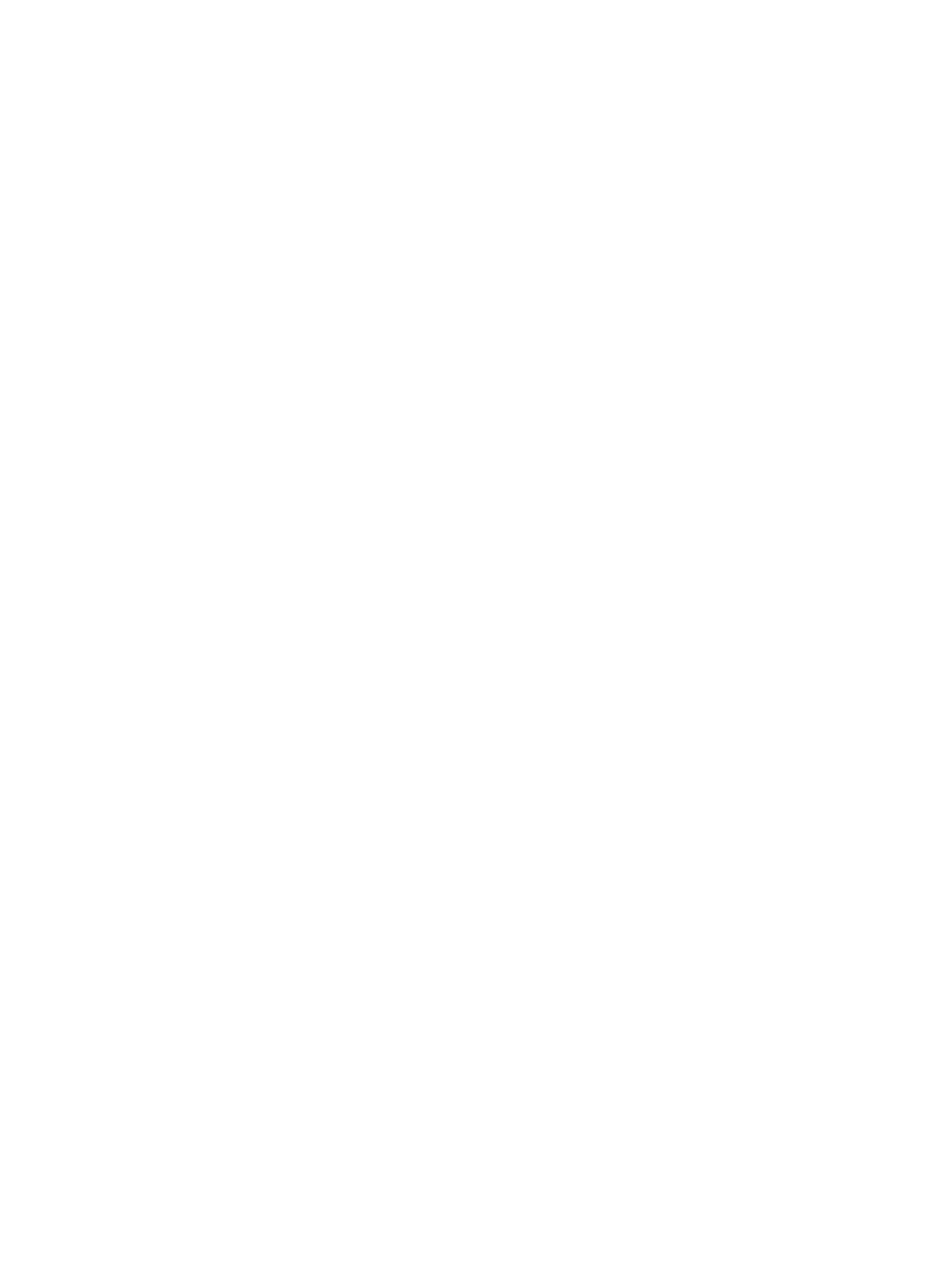*• அகர உகரம் ஒளகாரம் ஆகும் (Book 1 Verse 55) Meaning:அ+உ = ஒள; a+u = au*

*Hence it is clear that the short vowels a & i compound to form the long vowel ai, and the shortvowels a & u compound to form the long vowel au. But Tholkaappiyar also adds an extra clause on this formation. He says that not only the two short vowels can compound, but also one short vowel & one consonant can also compound to form the same diphthongs.*

*• அகரத்து இம்பர் யகரப் புள்ளியும்*

*ஐ என் நெடுஞ்சினை மெய்பெறத் தோன்றும் (Book 1 Verse 56) Meaning:*  $\mathbf{a} + \mathbf{u} = \mathbf{a} \mathbf{u}$ ;  $a + y = ay$  (ai)

*Same is the case with the other diphthong au (ஒள). But Tholkaappiyar does not explicitly mention this pattern. However, commentators to Tholkaappiyar's work explicitly mention this second case.[29], [30]*

*• Meaning:அ+வ் = அவ்; a+v = av (au) (Book 1 Verse 56)*

> *மெய் பெற என்றதனான் அகரத்தின் பின்னர்உகரமேயன்றி வகரப் புள்ளியும் ஒளகாரம் ப�ோலவருமென்று கொள்க. ஒளவை அவ்வை என வரும் 4 (23) – நச்சினார்க்கினியர்[29]*

*• Meaning:அ+வ் = அவ்; a+v = av (au) (Book 1 Verse 56)*

> *மெய் பெறத் தோன்றும் என்றதனான் அகரத்தின் பின்னர் உகரமேயன்றி வகரப் புள்ளியும்*

*ஒளகாரம் ப�ோலவருமெனக் கொள்க என்றவாறு. இச் சூத்திரம், அகரத்து இம்பர் யவகரப் புள்ளியும் ஐ ஒள நெடுஞ்சினை மெய்பெறத் தோன்றும் - என்றிருத்தல் வேண்டும்.*

*உ-ம்: ஐயவி – அய்யவி, ஒளவை – அவ்வை மெய் பெறத்தொன்றும் என்றனால் அவற்றைக் கொள்க என்றவாறு (23) – இளம்பூரணர்[30]*

*Hence it is amply clear that the diphthong vowels ai (ஐ)& au (ஒள), can be sounded, represented and written in both forms (Polymorphism) as:*

*1) ஐ (ai) & அய் (ay) and*

*2)ஒள (au) & அவ் (av).*

 *(Fig. 11: Tholkaappiyam, Nachchinaarkiniyar Commentary:ai(ஐ)– ay(அய்) & au(ஒள) – av(அவ்))*

## *(Fig. 12:Tholkaappiyam, iLampooraNar Commentary:ai (ஐ)– ay (அய்) & au (ஒள) – av (அவ்))*

#### Diphthongs *(கூட்டொலி)* in Nannool:

*Not only the ancient grammar of Tholkaappiyam, but also the medieval grammar of Nannool (nannool) handles this Polymorphism in Tamil Phonology. The author of Nannool,*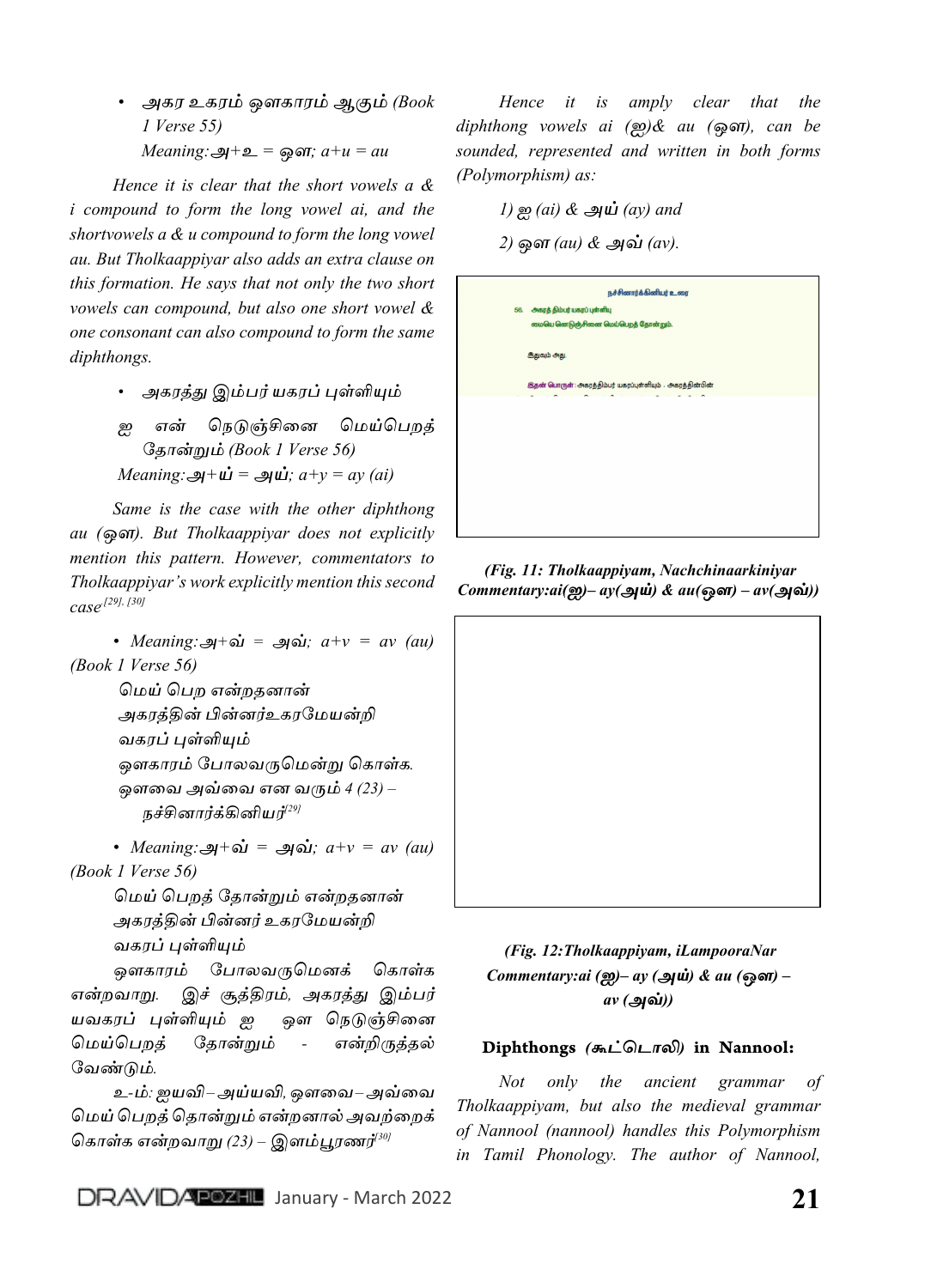*PavaNanthi Munivarstates that the diphthongs -ai (ஐ)& au (ஒள), can exist in both forms as ப�ோலி (alike) in line with his predecessor Tholkaappiyar and also in line with the ancient usage in Sanga Tamil. [31]*

*அம்முன் இ-கரம் ய-கரம் என்று இவை*

*எய்தின் 'ஐ' ஒத்து இசைக்கும்; அவ்வோடு உ-வ்வும் வ-வ்வும் 'ஒள' ஓரன்ன (நன்னூல், Nannool - Book 1 Verse 125)*

*Getting the above Nannool rules in the form of an equation, we have as follows:*

- *• அ+இ = ஐ; a+i = ai*
- *• அ+உ = ஒள; a+u = au*
- *• அ+ய் = அய்; a+y = ay (ai)*
- *• அ+வ் = அவ்; a+v = av (au)*

*Commentators to Nannool too have elucidated on this concept. Mayilainathar and Arumuga Navalar have written detailed commentaries to Nannool and let's take a look at their explanation.*

*\* அகர முன் இகரமும் யகரமும் வரின், ஐகார ஓசை ப�ோல இசைக்கும்;*

*அகரத்தின் முன் உகரமும் வகரமும் வரின், ஒளகார ஓசை ப�ோல இசைக்கும்;*

*எ -று.ப�ோல விசைக்குமெனவே அவை ஆகா; ப�ோலியாமெனக் கொள்க.*

*வ - று. அஇவனம், அய்வனம் - ஐவனம்; மஉவல், மவ்வல் – மௌவல் எனவரும் – மயிலைநாதர். [32]*

*\*அம் முன் இகரம் யகரம் என்ற இவை ஒத்து எய்தின் 'ஐ' இசைக்கும்*

*அகரத்தின் முன் இகரமும் யகரமும் என்று ச�ொல்லப்பட்ட இவை*

*தம்முள் ஒத்துப் ப�ொருந்தினால் 'ஐ' என்னும் நெட்டெழுத்து ஒலிக்கும்.*

*அவ்வோடு உவ்வும் வவ்வும் (ஒத்து) ஓரன்ன (எய்தின்) ஒள (இசைக்கும்).*

*அகரத்தோடு உகரமும் வகர மெய்யும் தம்முள் ஒத்து*

*ஒரு தன்மையனவாகப் ப�ொருந்தினால்* 

*ஒள என்னும் நெட்டெழுத்து ஒலிக்கும்.*

*யகர வகர மெய்கள் நடுவிலே கலக்கும் எனக் கொள்க.*

*\* சந்தி+அக்ஷரம்=கூட்டு எழுத்து*

*(ஐ=அ+இ அல்லது அ+ய்; ஒள=அ+உ அல்லது அ+வ்) – ஆறுமுக நாவலர் காண்டிகை உரை[33]*

#### சந்தியக்கரம்

125. அம்மு னிகரம் யகர மென்றிவை எய்தி ளையொத் திசைக்கு மவ்வோ டுவ்வும் வவ்வு மௌவோ ரன்ன.

எழுத்தியல்

∙சந்தி+அகூரம்=சுட்டு எழுத்து (ஐ=அ+இ அல்லது  $x + \omega$ ; ஒள $x = x + 2$  அல்லது அ $x + \omega$ )

 $73$ 

(இ-ள்) அம் முன் இகரம் யகரம் என்ற இவை ஒத்து எய்தின் ஐஇசைக்கும் - அகரத்தின்முன் இகரமும் யகரமும் என்று சொல்லப்பட்ட இவை தம்முளொத்துப் பொருந்தி னால் ஐ என்னும் நெட்டெழுத்து ஒலிக்கும்; அவ்வோடு உவவும் வவ்வும் (ஒத்து) ஓரன்ன (எய்தின்) ஒள<br>(இசைக்கும்)-அகரத்தோடு உகரமும் வகர மெய்யுந் தம்முளொத்து ஒரு தன்மையனவாகப் பொருந்தினால் ஒள<br>என்னும் நெட்டெழுத்து ஒலிக்கும்.

யகர வகர மெய்கள் நடுவிலே கலக்கு மெனக் கொள்க.

மொழிந்த பொருளோடொன்ற வவ்வயின் மொழி யாத தனையு முட்டின்று முடித்தல் என்னும் உத்தியால் -— தாய்ப்பு முட்டிய நடுப்பது வானது உத்து பார்<br>அகரசு கூறும் இகரக் கூறுந் தம்முளொத்து எகர<br>மொலிக்கும்**; அ**கரக்கூறும் உகரக்கூறும் தம்முளொத்து ஒகர மொலிக்கும் எனக் கொள்க.

## *(Fig. 13: Nannool, Arumuga Navalar Commentary:ai (ஐ)– ay (அய்) & au (ஒள) – av (அவ்))*

*Hence it is again clear, not only from the ancient Tholkaappiyam, but also from the medieval Nannool, that the diphthong vowels ai (ஐ)& au (ஒள), can be sounded, represented and written in both forms (Polymorphism) as follows:*

*1)ஐ (ai) & அய் (ay) and*

*2)ஒள (au) & அவ் (av).*

## The Catch behind the Polymorphism of ai (ஐ)& au (ஒள):

*Now arises a basic but an important question: So why there exists a separate letter in the alphabet for ஐ (ai) &ஒள (au), when we can very well write them as diphthongs அய் (ay)&அவ் (av)? Won't it make sense, to get rid of the redundant*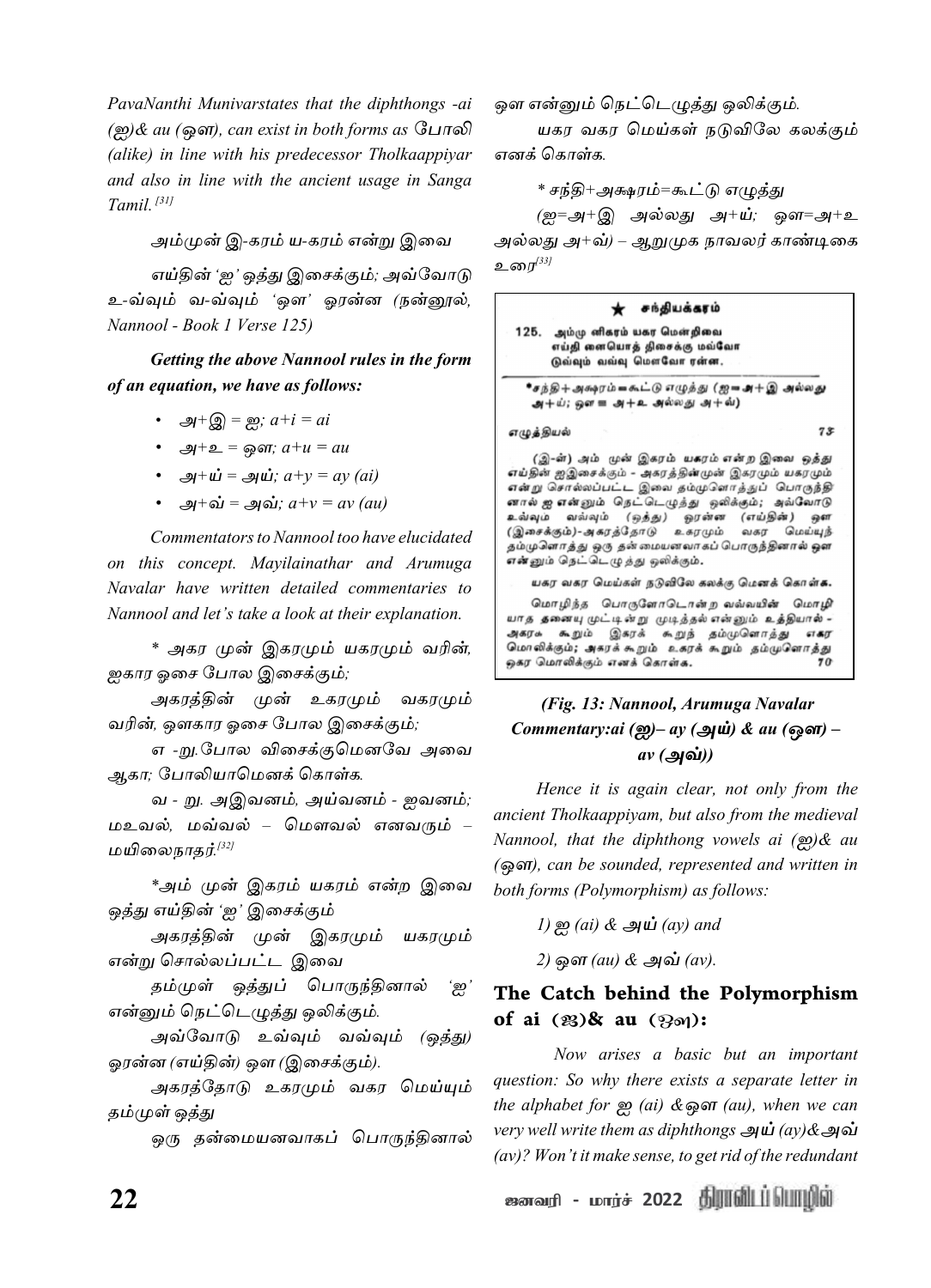*alphabetsand thereby optimizing the alphabet burden? 95)*

*Well, Tamil Phonology has a logical answer to this question. Tamil language is not just a set of syntax rules defined by a handful of scholars. It has evolved as a People's language throughout the ages and hence reflected the needs of its People, in its core linguistics. That's the only reason - that the classical language aged more than 30+ centuries is still surviving and widely spoken by 80+ million peoplein the modern day - whereas many ancient & classical languages have gone extinct. Tamil has always included the People Factor in its core – be it literature or grammar. Flexibility is the key of Tamil Linguistics.*

*So, coming to the question of polymorphism, if we can write ஐயா asஅய்யா, and ஒளவை as அவ்வை, why not we write உண்மை as உண்மய், விடுதலை as விடுதலய், and சென்னை as சென்னய்?*

*That's where Elision (குற்றியல்/ KutRiyal&குறுக்கம்/ KuRukkam) helps us to put things in the proper perspective. We already discussed in the previous section of this paper, the unique feature in Tamil phonology, wherein a reduction in the sound duration of a phoneme occurs, in certain letters, in certain context of some words. They are sounded on a reduced timing, naturistically as they are spoken.*

- *• When Elision/ KuRukkam occurs on ஐ, it is called ஐகாரக்குறுக்கம். (Shortened Ai)*
- *• When Elision/ KuRukkam occurs on ஒள, it is called ஒளகாரக்குறுக்கம் (Shortened Au)*

*Both Tholkaappiyam & Nannool talk on this phenomenon in Tamil Linguistics.[34], [35]*

*ஐ, ஒள என்னும் ஆய் ஈர் எழுத்திற்கு இகர உகரம் இசை நிறைவாகும் (தொல்காப்பியம் 42)*

*தற்சுட்டு அளபு ஒழி ஐம் மூவழியும் நையும் ஒளவும் முதல் அற்று ஆகும் (நன்னூல்* 

*The Grammatical text Yaapparungkalam (யாப்பருங்கலம்) is a text on Poetic Grammar that arose between the times of ancient Tholkaappiyam and medieval Nannool. It also talks on the natural reduction of sounds of the diphthongs: ஐ (ai) &ஒள (au), from 2.0 to 1.5 mora called Elision/kuRukkam. [36]*

*ஐகார ஒளகாரக் குறுக்கம் ஆமாறு;* 

*அளபெடுத்தற் கண்ணும் தனியே ச�ொல்லுதற் கண்ணும் என* 

*இரண்டிடத்தும் அல்லாத வழி வந்த ஐகார, ஓளகாரம் என்பன* 

*தம் அளவில் சுருங்கி ஒன்றரை மாத்திரையாம்.* 

*ஐகாரம் தனியே நின்று ஒரோவிடத்து ஒருப�ொருளைச் ச�ொல்லுதற்கண் ஒன்றரை மாத்திரையாம். என்னை? அளபெடை தனிஇரண்டு அல்வழி ஐ,ஒள உளதாம் ஒன்றரை தனியும் ஐ ஆகும் என்றார் அவிநயனார். (யாப்பருங்கலம், உறுப்பியல் 2)*

*Ai (ஐ) & Au (ஒள) when uttered standalone, they sound to their full mora (maaththirai) of 2.0. But when not during a standalone utterance i.e., when they are uttered as a part of the word, their mora (maaththirai) gets reduced to 1.5 and 1.0.* 

*Ai (ஐ) can occur in the first, middle or last part of a word.* 

- *• When it occurs in the first part of the word, its mora gets reduced from 2.0 to 1.5.*
- *• When it occurs in the middle or last part of the word, its mora gets reduced from 2 to 1.*

*Au (ஒள) can occur only in the first part of a word.* 

> *• When it occurs in the first part of the word, its mora gets reduced from 2.0 to 1.5.*

*For example: when we utter the word ஒளவை, we do not converge our lips so tight, to*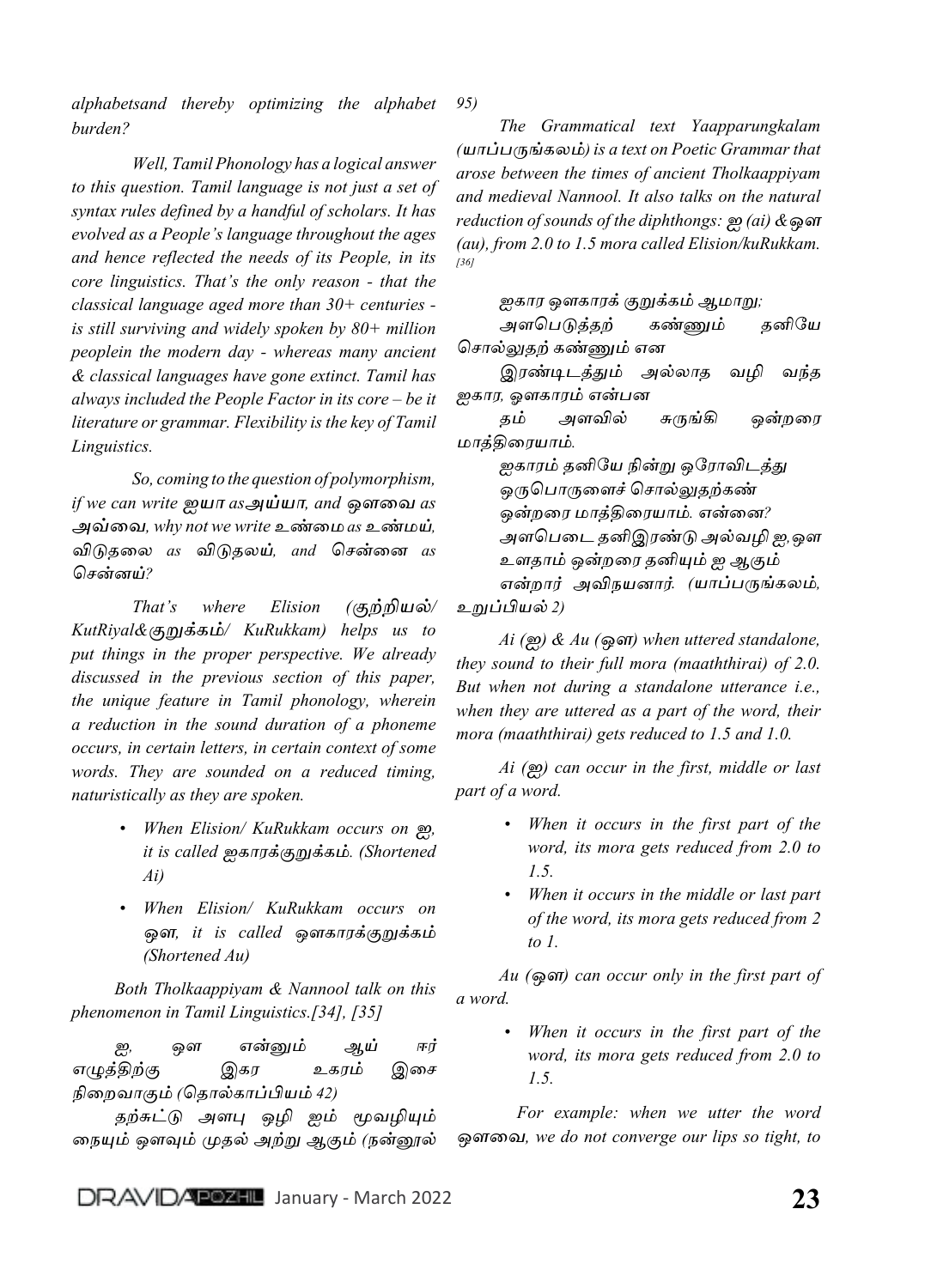*utter the first letter ஒள to its full mora (maaththirai) of 2. Rather we give it a gentle pass, and pronounce to 1.5 mora,as if we see the letters அவ், as in அவ்வை (அ kuRil = 1.0 &வ் mei = 0.5). This occurs naturally to a native speaker.* 

*Same is the case with ஐயன் too. We pronounce it to 1.5 mora, as if we see the letters அய், as in அய்யன்(அ kuRil = 1.0 &ய் mei = 0.5).*

*But, when we utter the words like சென்னை or விடுதலை or உண்மை, the ஐ (ai) at the last section is pronounced only to 1.0mora. Whereas,*   $the$  diphthong அய், is of 1.5 mora (அ kuRil = 1.0 $\&$   $\mathbf{\dot{\omega}}$  mei = 0.5). We cannot suddenly inflate the *mora from 1.0 to 1.5 because we are in a reduction mode (kuRukkam).Hence, we do NOT generally write சென்னை as சென்னய், விடுதலை as விடுதலய், and உண்மை as உண்மய்.This also occurs naturally to the native speaker.*

*Typically, as we begin to speak, we generally start on a higher scale and in the course of the speech the intensity drops to a lower scale. This is a natural phenomenon of human phonology. That's what we see in the above examples of the Tamil Elision (kuRukkam).* 

*In such cases of Elision, we are free to write, the way we speak; i.e., ஐas அய்&ஒளas அவ். Again, it is not a compulsion that we write, only the way we speak. It is just a natural option one can utilize.*

*In other speech contexts, where the full sound of ஐ&ஒள are uttered without any reduction, such Elision will not occur. Tamil Grammar talks on an amplification technique called அளபெடை/ aLapedai, where instead of reduction, the sound is amplified. Elision will not occur in such cases.*

*Also, in the context of exclamation, no sound reduction occurs and we exclaim in our excitement with full glee. Here too, Elision will not occur.* 

*Additionally, there are a few words in Tamil with just a single letter (ஓரெழுத்துஒருமொழி). For example, just the letter ஐ can also denote a full*  *word ஐ, meaning: leader/husband. Elision does not occur in such cases too,where we fully pronounce the letter in that context.*

*To summarize:Elision does not occur in*

- *• Amplification/ அளபெடை (Example: ஒளஉவெகுளல்)*
- *• Exclamation/ வியப்பு (Example: ஒளஒளஒருவன்தவம்)*
- *• Single letter single word/ ஓரெழுத்து ஒருமொழி (Example: ஐ as in Leader)*

*This Elision phenomenon is well documented and explained both in Tholkaappiyam & Nannool. Such sound-alike characters are classified under the section: ப�ோலி (Poli) meaning:ப�ோல (alike). As long as the meaning of the word does not change, such ப�ோலி (alikes) are generally encouraged.*

*Elision is a natural human phenomenon in many languages, wherein the defined sound for an isolated alphabet, gets diluted naturistically as we speak in a continuous flow of letters & words. Tamil Linguistics included an option for this natural human behavior, in its core syntax so many centuries ago. Receptive to People's needs and their lives - is what makes Tamil young, vibrant, lean and agile.*

## Concordance of the ai  $\left(\mathcal{B}/\mathcal{O}\right)$   $\mathcal{B}$  au (ஒள/அவ்) in Literature:

*If the great grammarians and their commentators have dwelt on this intricacy of ai (ஐ)& au (ஒள), then it must have been prevalent inTamil society in those ancient & medieval times. We already saw in the previous section of this paperthat People's Literature arise first, and Grammar Standardization follows suit. If that's the case, then we would be able to find a plethora of occurrences of this ஐ/அய் & ஒள/அவ் usage in ancient Tamil texts. Let's explore some of that concordance in Tamil Literature.*

*The word பெளவம் (sea) written as பவ்வம் in Sanga Tamil:*

> *• நிறை இரும் ப�ௌவம் குறைபட முகந்து கொண்டு (குறிஞ்சிப்பாட்டு 47)*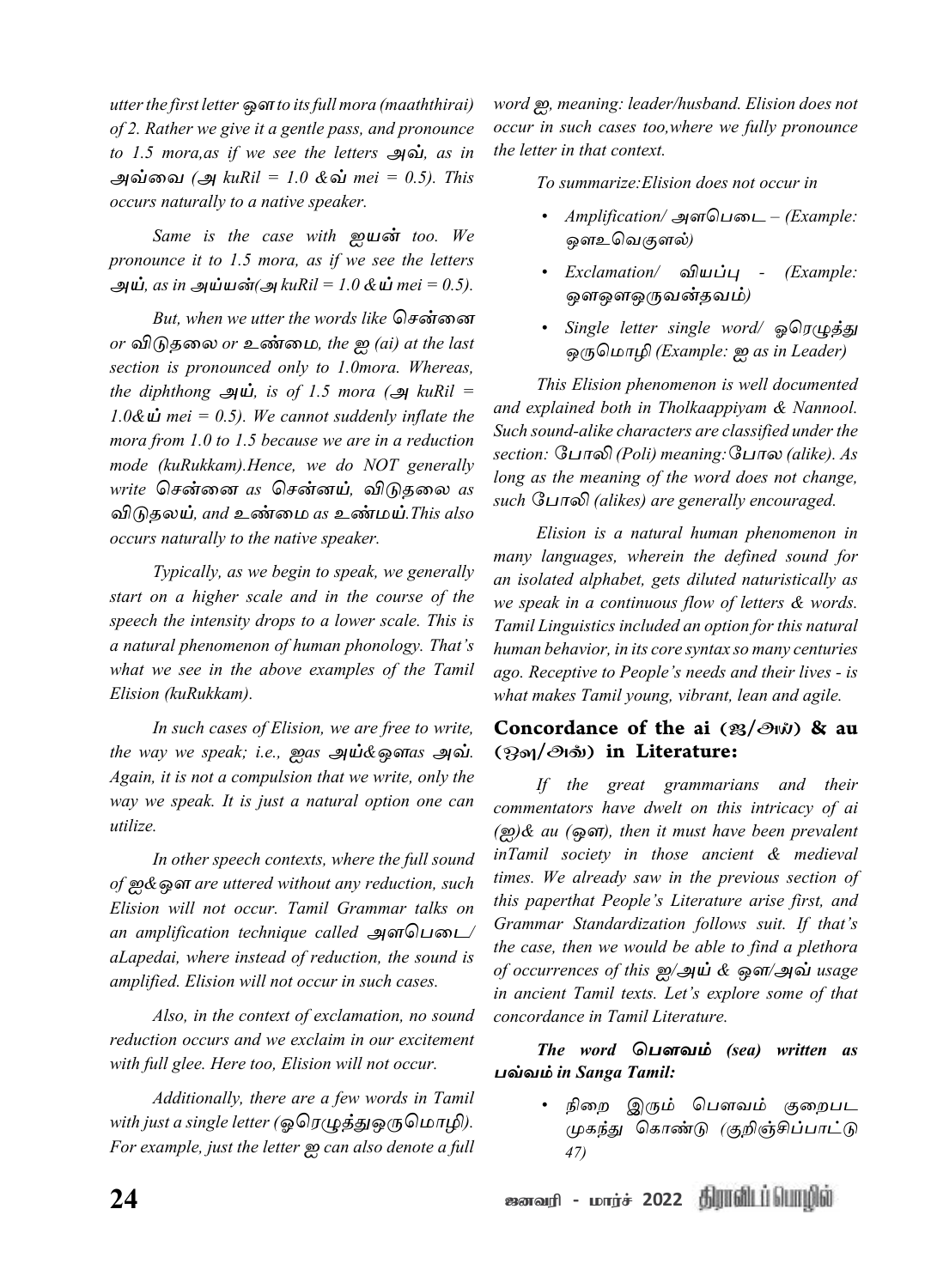*• பவ்வம் மீமிசைப்பாற் கதிர் பரப்பி (ப�ொருநராற்றுப்படை 135)*

*The word கெளவை (rumor/disrepute) written as கவ்வை in Sanga Tamil:*

- *• ஊரனொடு எழுந்த கௌவையோ பெரிது (அகநானூறு 186)*
- *பகல்வரின் கவ்வை அஞ்சுதும் (அகநானூறு 118)*

*The word வெளவுதல் (Capture) written as வவ்வுதல் in Sanga Tamil & Sangam Maruviya Tamil:*

- *• யானை வவ்வின தினை என நோனாது (அகநானூறு348)*
- *• அரிது புணர் இன் உயிர் வவ்விய நீ என (நற்றிணை 245)*
- *• எருத்து வவ்விய புலி ப�ோன்றன (புறநானூறு 4)*
- *• வவ்வு வல்லார் புணை ஆகிய மார்பினை (பரிபாடல்6)*
- *தாம் கண்டது காமுற்று, வவ்வார் விடுதல் இனிது (இனியவை நாற்பது 36)*

*The word ஒளவியம் (Deceit/Jealousy) written as அவ்வியம் in ThirukkuRaL:*

> *• அவ்விய நெஞ்சத்தான் ஆக்கமும் - செவ்வியான்*

 *கேடும் நினைக்கப் படும்*

*(அறத்துப் பால், இல்லறவியல், அதிகாரம்:அழுக்காறாமை, குறள் 169)*

## *The word ஒளவை(Prime Woman) written as அவ்வைin Chilapathikaaram & Manimekalai:*

- *• அவ்வை உயிர் வீவும் கேட்டாயோ தோழீ (சிலப்பதிகாரம், வஞ்சிக் காண்டம் 29/85)*
- *• அவ்வையர் ஆயினீர் நும் அடி தொழுதேன் (மணிமேகலை, பாத்திரம் பெற்ற காதை 11/137)*

## *The word மெளவல் (Jasmine Flower) written as மவ்வல் in Cheevaka Chintamani:*

*• மவ்வல் அம் குழலினார் மணி கலம் பெய் மாடமும் (சீவக சிந்தாமணி, நாமகள் இலம்பகம்:153)*

*The word ஐயம்(Doubt) written as அய்யம் in Veeramaamunivar's ThembaavaNi:*

> *• அய்யம் உற்று இவள் வினாவ அரிய மாது (தேம்பாவணி, ஐயம் தோற்றுப் படலம் 7/12)*

*The word ஐயா(Address of Respect/ Leader) written as அய்யாin Veeramaamunivar's ThembaavaNi:*

- *• வாய்ந்த ஆண்மையை மறுத்தனை எவன் வெலான் அய்யா(தேம்பாவணி, வளன் சனித்த படலம் 3/22)*
- *• அய்யனை இறைஞ்சிய அமையத்து ஒண் தவன் (தேம்பாவணி, மகவருள் படலம் 10/91)*
- *• விண்ணவர் அமரர் உம்பர் மேலினர் அமுதர் அய்யர் (தேம்பாவணி, வாமன் ஆட்சிப் படலம் 28/64)*

*Veeramaamunivar was a person of the reformistschool who introduced the script reformandso, maybe he would have chosen to write ஐயா as அய்யா following the Tholkaappiyam/ Nannool Elision Convention. But even long before Veeramaamunivar, the divine Bhakthi poets like Azhwars, and the Master Poet Kamban of the Tamil Magnum Opus Kamba Ramayanam, also chose to write ஐயா as அய்யா.*



 *(Fig. 14: The usage of ஐ as அய், ஐயா as அய்யா, by the Divine Periyazhwar)*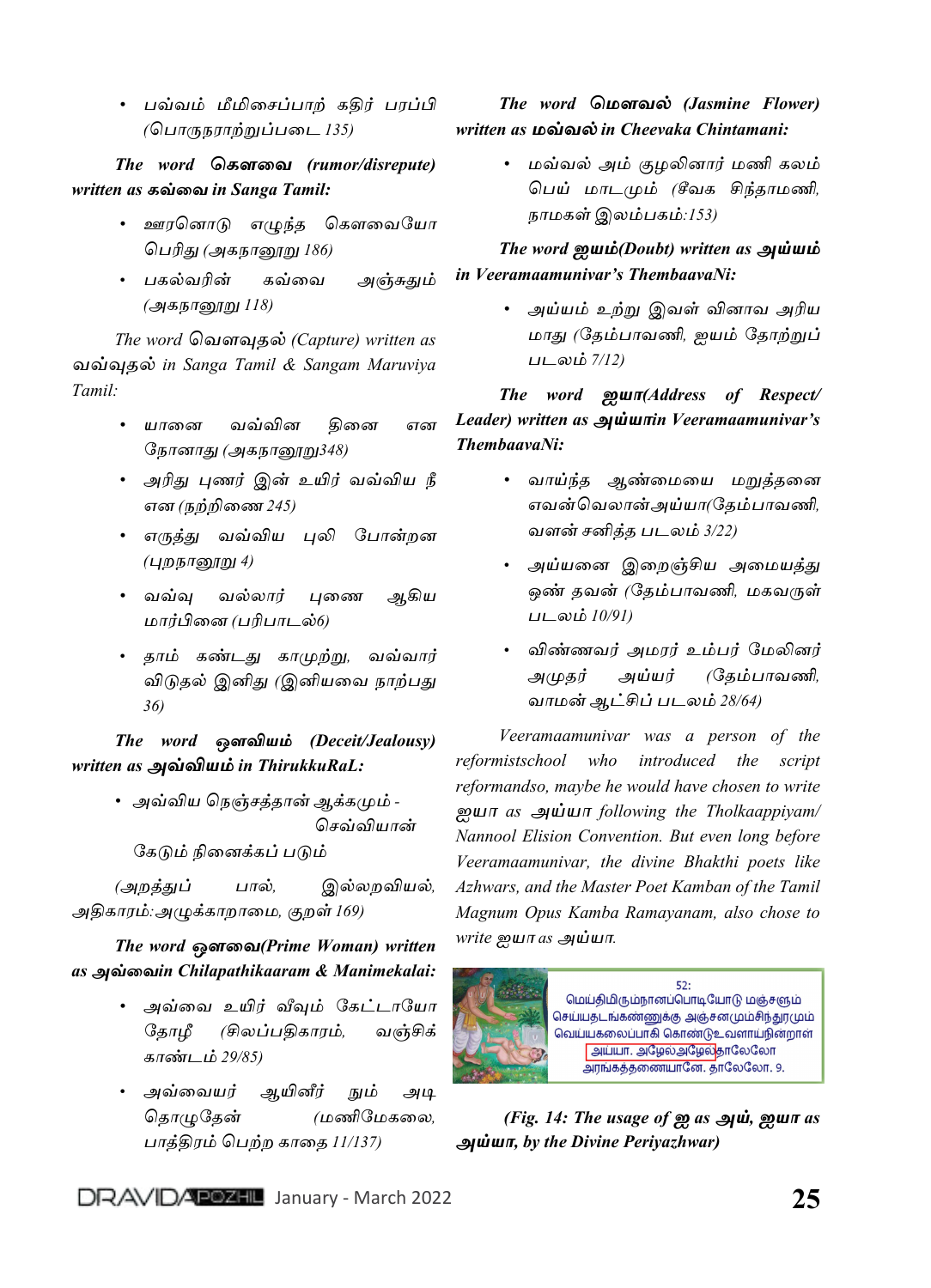The word  $\mathcal{B}(\mathcal{M})$  (Address of Respect) written as அய்யா in Azhwar AruLicheyal (Divya Prabandham):

> *• அய்யா அழேல் அழேல் தாலேலோ அரங்கத்து அணையானே*

*(ஆழ்வார் அருளிச்செயல்/ நாலாயிரத் திவ்யப் பிரபந்தம் / பெரியாழ்வார் திருமொழி 52)*

*The word ஐயா (Address of Respect/Leader) written as அய்யாin Kamba Ramayanam:*

> *• அய்யன் வில் தொழிற்கு ஆயிரம் இராவணர் அமைவிலர்*

*(கம்ப ராமாயணம், யுத்த காண்டம்: கும்பகருணன் வதைப் படலம்347)*

*So, when we don't chastise Kamban for using the word அய்யா, why do we condemn Periyar alone?*

*It's because of 'something else' (ideologies on Anti-Brahminism, Atheism and Caste Eradication) that some people don't like in Periyar, they use this garb of ஐயா/அய்யா to condemn Periyar, not knowing that the ஐயா/அய்யா reform dates back to Tholkaappiyar and ஒளவை/அவ்வை reform was used by Valluvar & Ilango Adigal themselves. Would they have the guts to condemn the Trio - Valluvar, Ilango& Kamban – The Three Master Poets of Tamil Literature?*

```
யாமறிந்த புலவரிலே கம்பனைப் ப�ோல்,
வள்ளுவர் ப�ோல் இளங்கோவைப் 
ப�ோல், பூமிதனில் யாங்கணுமே
பிறந்ததில்லை! உண்மை, வெறும் 
புகழ்ச்சியில்லை! 
(Subramania Bharathiyaar, Thesiya Geethangal 
22)
```
*Toindulge in nitpicking the Reformers in Linguistics- like Veeramaamunivar and Leaders of the Dravidian Movementlike Periyar -for using the word அய்யா instead of ஐயா, or using the word அவ்வை instead of ஒளவை, is nothing but sheer ignorance, or inner contempt. We have to outgrow this attitude and look at the process than the person, when it comes to Literary Critique & Linguistics.*

*Irrespective of these kinds of politics disguised as linguistics, both usages of the diphthongs ஐ (ai) &ஒள (au) and அய் (ay) &அவ் (av) stand good in Tamil Literature &Tamil Grammar.*



*(Fig. 15: The usage of ஐ as அய், ஐயன் as அய்யன், in the celebrated epic Kamba Ramayanam) [37]*

## Contribution of the Dravidian Movement to Tamil Language:

*Though we have clearly established the scope of this paper in the prior two sections, with adequate referential techniques elucidated inTamil Grammatical Texts: Tholkaappiyam and Nannool, and also with many references from Tamil Literature, it would be worthwhile to quickly glance through the other contributions of Periyar & Dravidian Movement to the Tamil language.*

- *1. Instilling Tamil Pride in Tamil People – Language, Land, Ethnogroup, Society, Politics, Art & Culture.*
- *2. Restoring the self-respect of Tamil language (மானத்தமிழ்) against the Sanskrit Parasitic influx.*
- *3. Democratizing and extendingownership of the language not only to Scholars, but also to People.*
- *4. Rationalizing Tamil language by breaking myths and applying logic & scientific temper.*
- *5. De-linking Linguistics from Religion & Dogma.*
- *6. Advocating Equality in Tamil Society via Tamil language.*
- *7. Establishing & nurturing the fraternity of Tamil in the Dravidian Language Family.*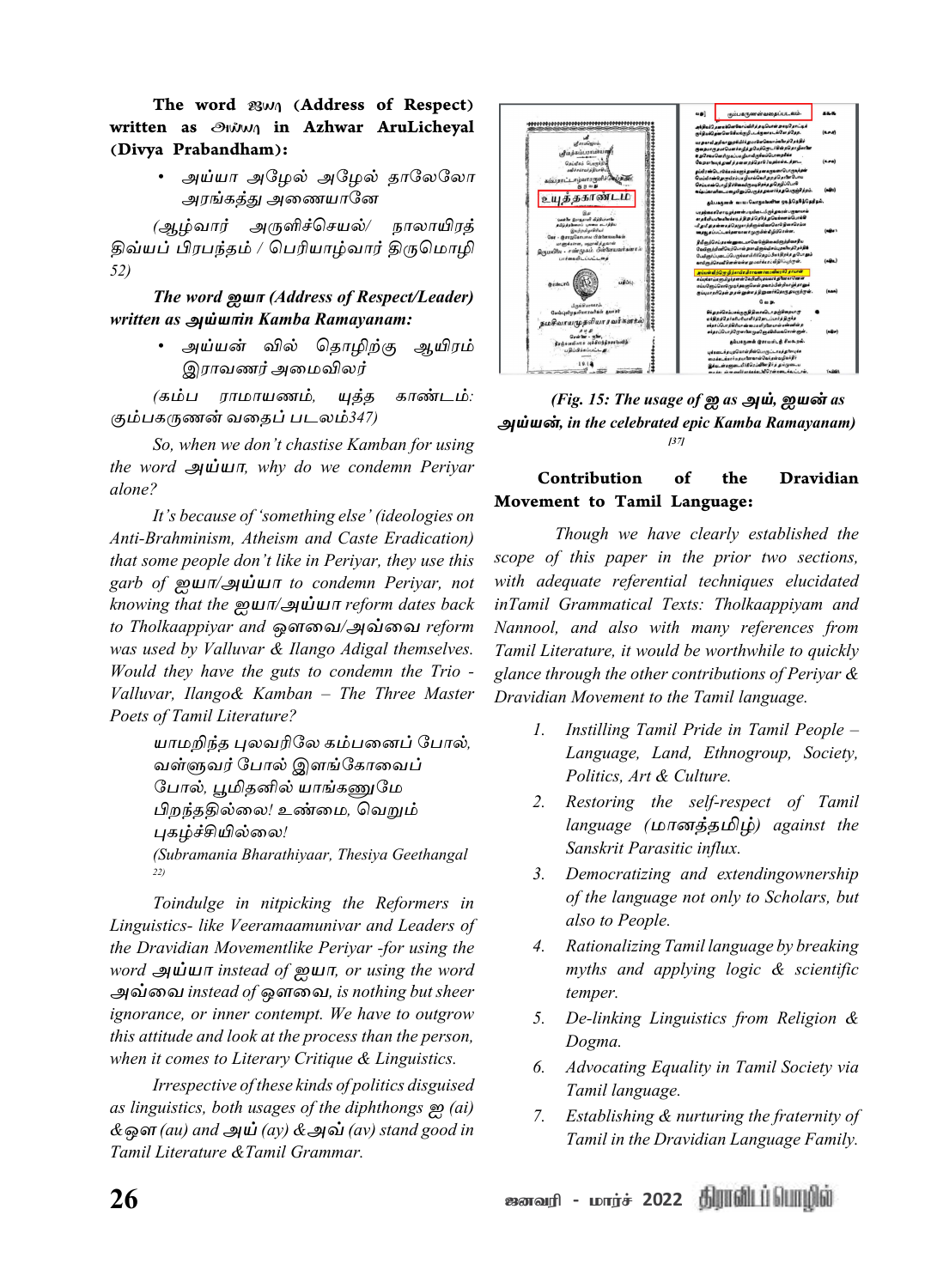- *8. Honoring & Assisting Tamil Scholars like V.O. Chidambaranaar, PaavaaNar, Somasundara Bharathiyaar, Bharathidasan, Pulavar Kuzhanthai, Sami Chidambaranar, Eezhathu Adigal, Perunchithiranaar &other Tamil Scholars.*
- *9. Introducing a new form of Tamil Publishing - Oratorical Literature (80+ books of Speech to Text).*
- *10. Redefining the Emphasis in Tamil Oratory from Hyperboles to Logic.*
- *11. Gradual & Continuous Retirement of Parasitic Sanskrit words in Tamil Publishing & Tamil Oratory.*

*(Namaskaram to Vanakkam, Sriman to Thozhar, Akrasanar to Thalaivar, Prasangam to Urai etc.)*

- *12. Focus on Tamizh Isai (Music), Restoring Dignity to common class Musical Instruments like the Nadaswaram & Parai, and Cementing the self-respect of common class musicians like K.B. Sundarambal, Nadaswaram Artiste Ponnusamy, Dhandapani Desikar and more.*
- *13. Inspiring to Change the outlines of Tamil Drama from Mythological Stories to Social Themes.*
- *14. Changing the ritual services rendered in Tamilian weddings from Sanskrit to Tamil.*
- *15. Tamil based Worship & All-caste Archakas (even though Periyar himself was a nonbeliever, he fought for the rights of the believers to conduct their own worship, in their own local language).*
- *16. Reinforcing the Pongal Festival as a True Tamizh secular festival in Tamil communities.*
- *17. Working with great Tamil Scholars to restore the Tamil Calendar from the*

*clutches of Sanskrit Hegemony and establishing the Thiruvalluvar Year.*

- *18. Tamil Script Reform Standardization & Scalability of Script much before the Unicode encoding.*
- *19. Popularizing Thirukkural the Magnum Opus of Tamil Language, amongst all sections of the society. Extending the Kural Reach from Literary circles to Social Circles. Conducting Thirukkural Conferences in unison with Tamil Academia & Scholars. Critical Evaluation of Commentaries to the Kural from a Social Justice standpoint and demystifying them, Low-cost publishing of the Thirukkural as a Pocket Book to increase its outreach amongst the common public. (1953 pocket edition, Dravidian Publishing House, 6 annas, and later still reducing the price to just 5 annas).*
- *20. Popularizing Translation in the Tamil Publishing field. Knowledge Sharing from other Languages and Societies of the World, into Tamil. (Communist Manifesto, Ingersoll, Bernard Shaw, Bertrand Russell, Bhagat Singh, Dr. B.R. Ambedkar and more).*
- *21. Anti-Hindi Imposition Agitations to safeguard Tamil language in Educational, Governmental, Political & Social Spheres. Instead of mere lip service, involving in direct field work and courting Imprisonments for the sake of Tamil.*
- *22. Agitating for Restoring the name of the Tamil State to 'Tamil Nadu'.*
- *23. Continuously advocating Tamil (mother tongue based) Education and Reorienting Tamil in the path of Science & Rationality.*

*(The above is only a partial list and macroscopic bullet-point view of the immense contributions rendered by Periyar and the Dravidian Movement to the cause of Tamil Language. Please*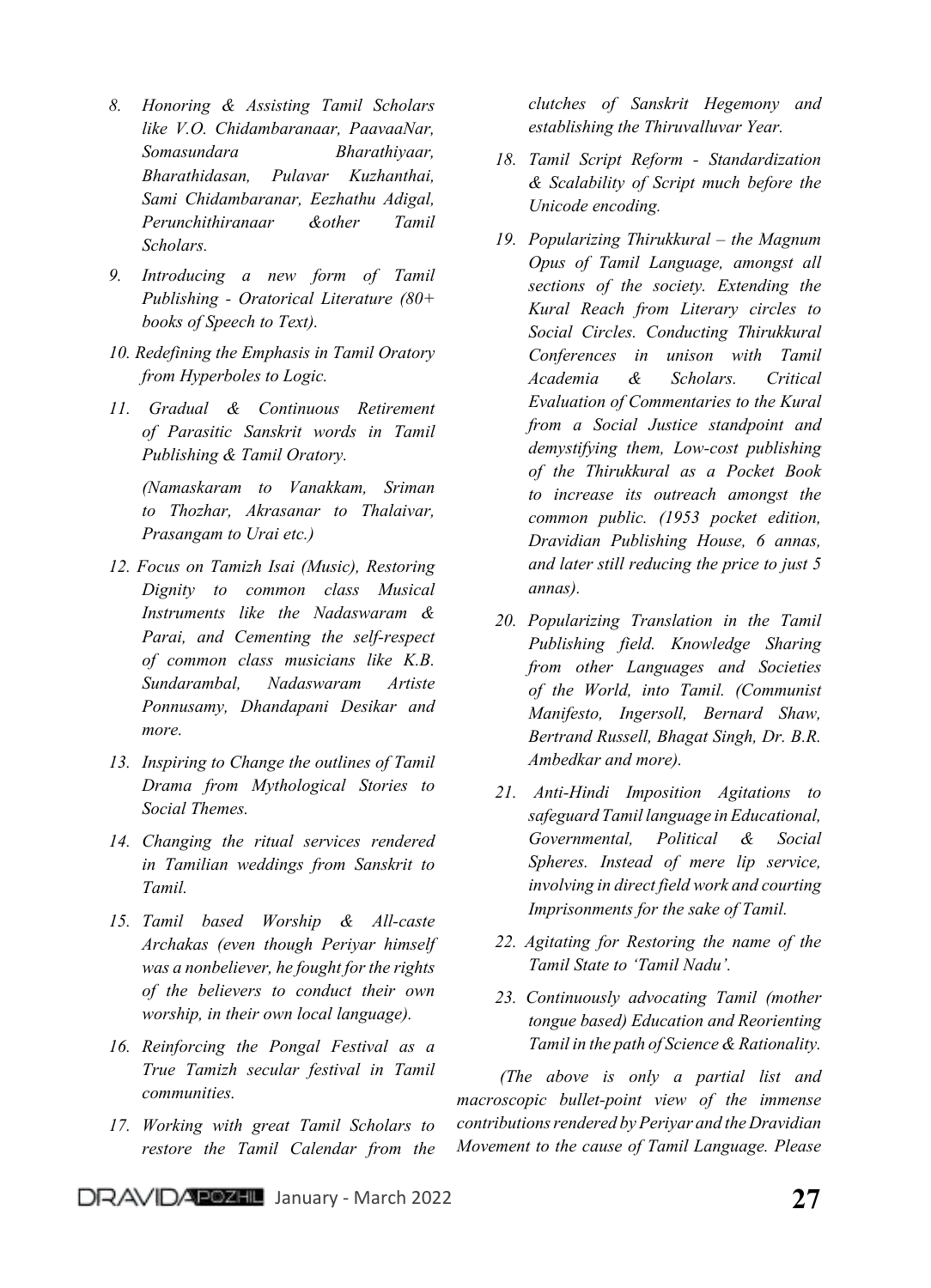*do refer to the Book: Thamizhukku enna cheiythaar Periyar? authored by Dr. K. Veeramani[38]and published by the Dravidar Kazhagam (DK) in 2018, for a full spectrum analysis with detailed footnotes and references on the above salient points).*

## Inference & Conclusion:

*In this paper, we widely travelled through the topics of Phonology, Orthography, Vowels and Consonants of the Tamil language, Diphthongs, Polymorphism exhibited by the Diphthongs, their Definition and Scope in the ancient Tamil Grammatical work – Tholkaappiyam, their supplementary affirmations in the medieval Tamil Grammatical work – Nannool, Concordance of these two diphthongs in Tamil Literature ranging from Classical Sanga Tamil to Medieval Bhakti Literature, the epic Kamba Ramayanam, and the latter-day epics.*

*We also visited the historical backdrop of the Dravidian Movement, its contributions to Tamil language, Early Printing Press in the Tamil Publishing field and the Experimentation that Periyar did in Script Standardization, in line with many of his predecessors like Veeramaamunivar.*

*However, the core scope of this paper was exclusively on the issue of the two diphthongs - 'ai' (ஐ/அய்) & 'au' (ஒள/அவ்) in Tamil Language and Periyar's approach in handling and usage of those two vowels. Withdirect and explicit references from the two great Grammatical works - Tholkaappiyam & Nannool and also their commentaries certifying both usages of ஐ/அய்&ஒள/அவ், we confidently conclude that the Polymorphism of these two diphthongs are very valid and well attested.* 

*Also, the Elision feature in Tamil Linguistics (குற்றியல்/ KutRiyal & குறுக்கம்/ KuRukkam) validates the usage of ஐ/அய்&ஒள/ அவ், based on the naturistic phenomenon of Human Phonology and the LinguisticContext, where these two sounds undergo a natural reduction in their mora (maaththirai). Again, this is well attested in Yaapparungkalam, in addition to Tholkaappiyam & Nannool.*

*We also saw nearly 20 instances of literary concordance, where ஐ is written as அய்&ஒள is written as அவ். This occurs right from the Classical Age Sanga Tamil to the Devotional Age Bhakthi Literature. Master Poets like Valluvar, Ilango and Kamban – all three certify the usage of அய் & அவ்!*

*Hence, there is absolutely no reason, to find fault with Periyar - on the usage of the two Tamil diphthongs அய் & அவ்.*

*Elision is a natural human phenomenon not only in Tamil, but in many languages, where the defined sound of an isolated alphabet, undergoes a natural reduction, as we speak in a continuous flow of letters & words. Tamil language included an option for this natural human behavior in its core syntax, even centuries back during the times of Tholkaappiyar. Periyar & the Dravidian Movement have intrinsically followed the Tholkaappiyar Model in Linguistic Reform. Receptive to Natural Phonology and People's need in Linguistics, is what makes the Tamil language young, vibrant, lean and agile.*

## Bibliography:

- *1. Bavanandam Pillai, Agathiyar, Per Agathiya Thirattu – SPCK Press Chennai, 1912*
- *2. Arthur Llewellyn Basham, The Wonder That was India - Sidgwick & Jackson; 3rd edition, 1983*
- *3. Iraiyanar, Iraiyanar Akapporul-Central Institute of Classical Tamil, 2012*
- *4. C. W. Thamotharam Pillai, Tholkaappiyar, Tholkaappiyam - Book 2 Verse 155 - The Scottish Press, 1885*

*(எல்லாச் ச�ொல்லும் ப�ொருள் குறித்தனவே)*

*5. C. W. Thamotharam Pillai, Tholkaappiyar, Tholkaappiyam - Book 1 Verse 1 - The Scottish Press, 1885*

*(எழுத்து எனப்படுப, அகர முதல னகர இறுவாய், முப்பஃது என்ப)*

*6. Pinkala Munivar, Pingala Nigandu Moolamum Uraiyum - Madras Ripon Publishing House,1917*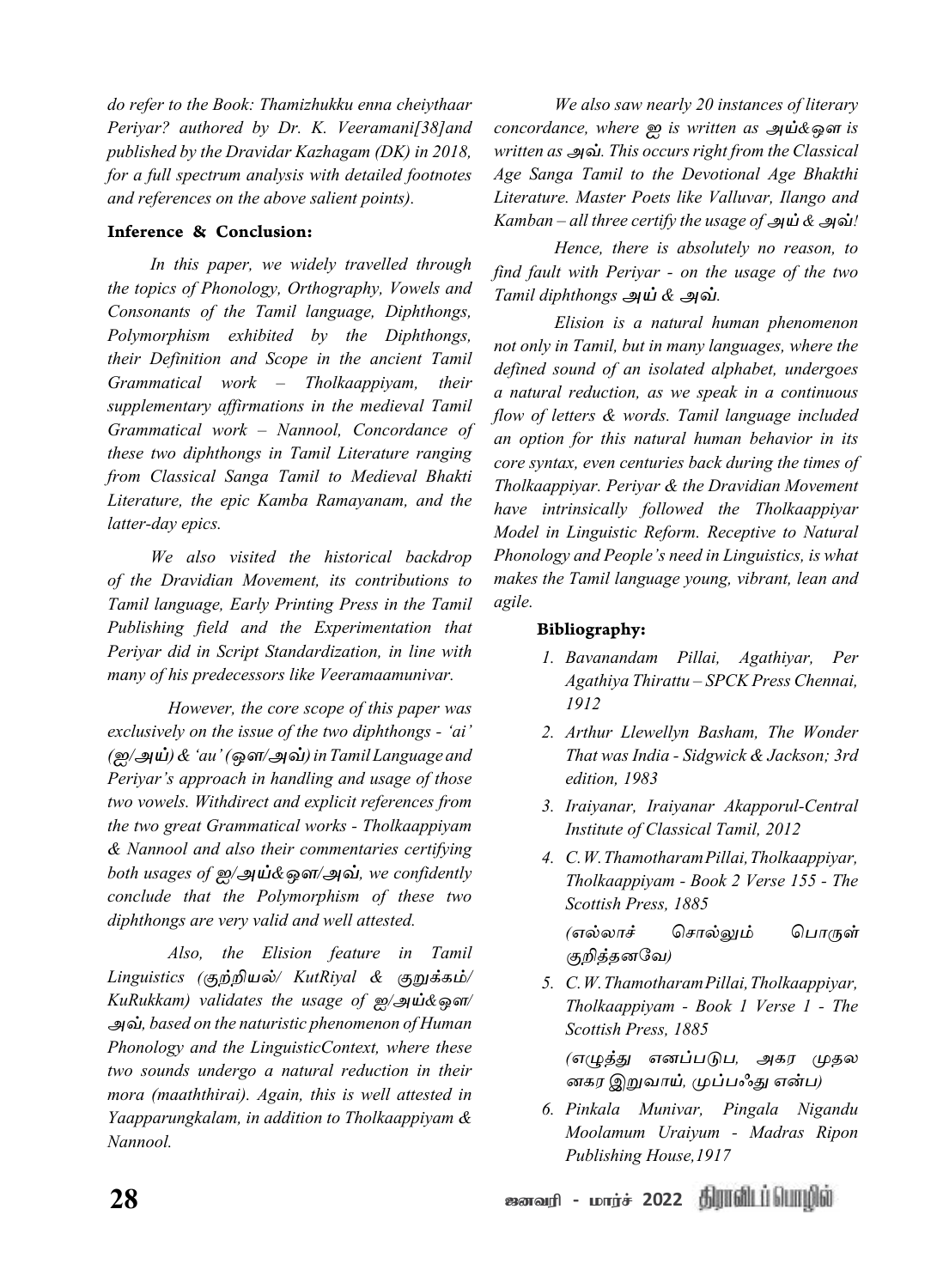*7. C. W. Thamotharam Pillai, Tholkaappiyar, Tholkaappiyam - Book 3 Verses 85 to 99 - The Scottish Press, 1885*

*(அ, ஆ, ஆயிரண்டு அங்காந்து இயலும். பல் இதழ் இயைய, வகாரம் பிறக்கும்.*

*அண்ணம் சேர்ந்த மிடற்று எழு வளி இசை, கண்ணுற்று அடைய, யகாரம் பிறக்கும்)*

*8. C. W. Thamotharam Pillai, Tholkaappiyar, Tholkaappiyam - Book 1 Verse 7 - The Scottish Press, 1885*

*(கண் இமை, நொடி என அவ்வே மாத்திரை, நுண்ணிதின் உணர்ந்தோர் கண்ட ஆறே)*

- *9. Mark B. Abelson, Review of Ophthalmology and the ORA Staff, Harvard Medical School – 13 Jun 2011*
- *10. Social Scientist, v 26.No. 300-301 pp. 65 - May-June 1998*
- *11. Kudi Arasu magazine 20th November 1938*
- *12. Kannabiran Ravishankar, Humanism & the Dravidian Movement: A Success Story pp. 45 – International Conference on Humanism & Self-Respect, USA, American Humanist Association & Periyar International, 2019*
- *13. Dravida Pozhil, Thi, Thamaraichelvi 2021. "Dravida Iyakkamum Thirukkural Ezhuchiyum"– JODS 1 (2):28-42.*
- *14. Irschick, Eugene, Tamil revivalism in the 1930s - Madras: Cre-A. OCLC 15015416, 1986.*
- *15. Kannan, R, Anna: The life and times of C. N. Annadurai. Penguin Books, 2010*
- *16. Kannabiran Ravishankar, Ariyapadaatha Tamizhmozhi, pp. 152 Thadagam Publications, 2018*
- *17. A. Iraiyan, Idhazhyaalar Periyar TOC - Ulaka Tamil Aaraichi Niruvanam, 2005*
- *18. Kannabiran Ravishankar, Humanism & the Dravidian Movement: A Success*

*Story pp. 28 – International Conference on Humanism & Self-Respect, USA, American Humanist Association & Periyar International, 2019*

- *19. Madhulika Liddle, The Missionary's Footprints - Indian Express, 8 August 2010.*
- *20. Rimi B. Chaterjee, Outlines of a Discipline: Book History in India, Bulletin of the Bibliographical Society of Australia & New Zealand Vol. 29, 2005*
- *21. Veeramaamunivar, Thonnool ViLakkam - 2nd Edition – Arch. Soosaiyappar Press, 1891*
- *22. Cuppiramaṇiyan̲, Ca. Vē, Studies in Tamilology - Tamil Patippakam, 1982*
- *23. Periyar EVR, Kudi Arasu magazine 20th January 1935*
- *24. Ibid.*
- *25. Na. Gurusamy, Iravatham Mahadevan – Ezhuthu Cheerthirutham Tamil Valarchiyil Dinamani - Dinamani, 25th September 2019*
- *26. Fernando de Mello Vargas, "Evolution of Tamil Type Design" - University of Reading, UK, 2007.*
- *27. Unicode Consortium, South Asian scripts. Version 6.0(pp. 31–38), 2011*
- *28. C. W. Thamotharam Pillai, Tholkaappiyar, Tholkaappiyam - Book 1 Verse 54,55,56 - The Scottish Press, 1885*
- *29. Nachinarkiniyar, Tholkaappiyam - Ezhuththathikaram - The South Indian Saiva Siddhantha Works Publishing Society, Ltd, 1947*
- *30. VO Chidambaram, Ilampuranar, Tholkaappiyam - Ezhuththathikaram - Agastyar Press, Ambasamudram, 1928*
- *31. Pavananthi Munivar, Nannool Moolam – Book 1 Verse 125 - Purasapakkam Viveka viLakkam Press, 1876*
- *32. Mayilainathar, Pavananthi Munivar, Nannool – Dr. U. Ve. Sa Nool Nilayam, 1918*

DRAVIDATE **Z9** January - March 2022 **29** 29